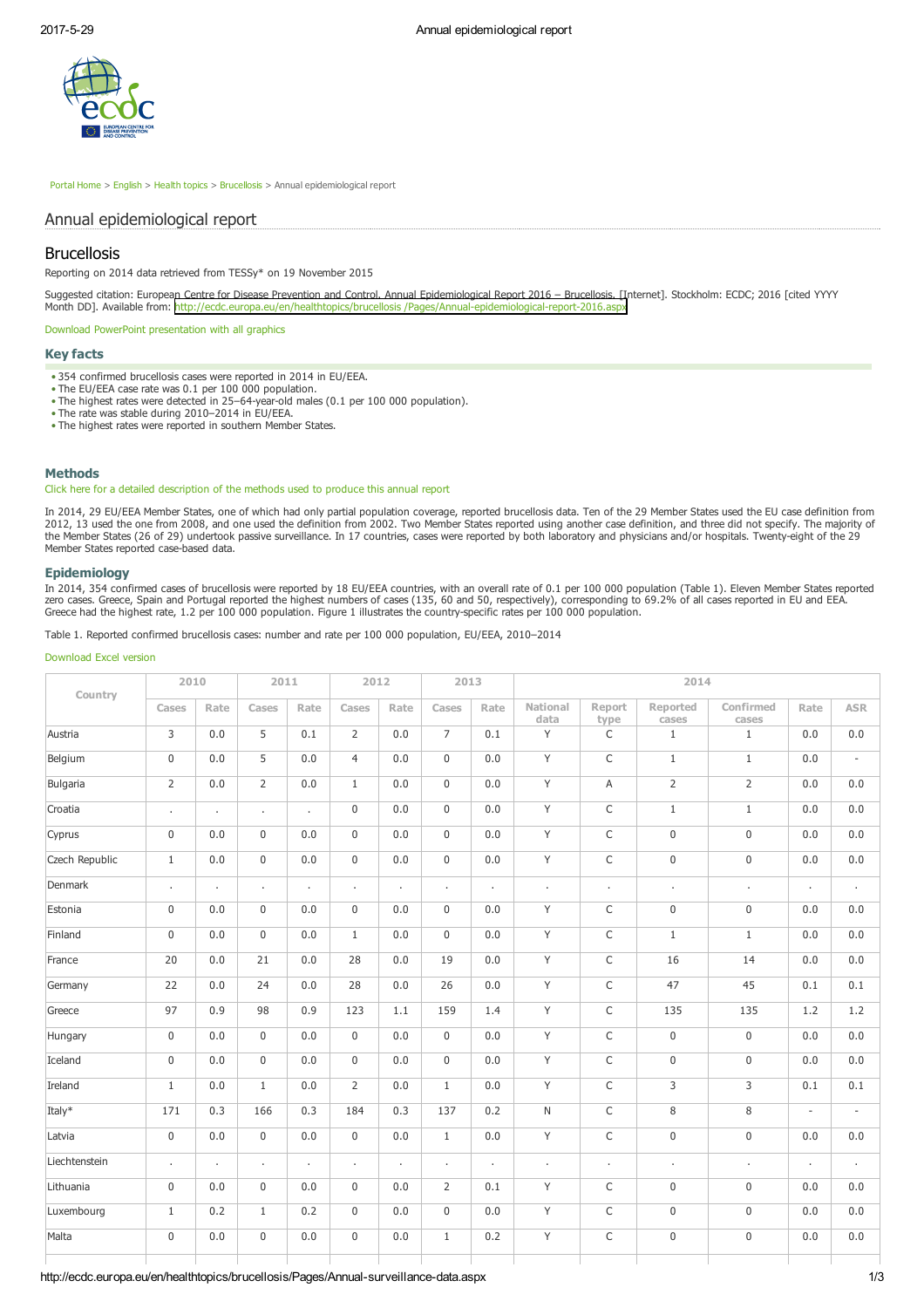## 2017529 Annual epidemiological report

| Netherlands    | 6              | 0.0 | $\mathbf{1}$   | 0.0 | 3              | 0.0 | 5                  | 0.0 | Y      | $\mathsf C$ | $\mathbf{1}$   |                | 0.0 | 0.0 |
|----------------|----------------|-----|----------------|-----|----------------|-----|--------------------|-----|--------|-------------|----------------|----------------|-----|-----|
| Norway         | $\overline{2}$ | 0.0 | $\overline{2}$ | 0.0 | $\overline{4}$ | 0.1 | $\overline{2}$     | 0.0 | Y      | C           | $\overline{2}$ | $\overline{2}$ | 0.0 | 0.0 |
| Poland         | $\mathbf 0$    | 0.0 | $\mathbf 0$    | 0.0 | $\mathbf 0$    | 0.0 | $\mathbf{A}$<br>Τ. | 0.0 | $\vee$ | $\mathsf C$ | $\mathbf{1}$   | $\overline{1}$ | 0.0 | 0.0 |
| Portugal       | 88             | 0.8 | 76             | 0.7 | 37             | 0.4 | 22                 | 0.2 | $\vee$ | $\mathsf C$ | 54             | 50             | 0.5 | 0.5 |
| Romania        | $\overline{2}$ | 0.0 | $1\,$          | 0.0 | $\mathbf 0$    | 0.0 | $\mathbf 0$        | 0.0 | Y      | C           | $\overline{2}$ | 2              | 0.0 | 0.0 |
| Slovakia       | $\mathbf{1}$   | 0.0 | $\mathbf{0}$   | 0.0 | $\mathbf{1}$   | 0.0 | $\mathbf{1}$       | 0.0 | Y      | $\mathsf C$ | 0              | $\mathbf 0$    | 0.0 | 0.0 |
| Slovenia       | $\mathbf 0$    | 0.0 | $\mathbf{1}$   | 0.0 | $\mathbf 0$    | 0.0 | $\mathbf 0$        | 0.0 | Y      | $\mathsf C$ | $\mathsf{0}$   | $\mathbf 0$    | 0.0 | 0.0 |
| Spain          | 78             | 0.2 | 43             | 0.1 | 62             | 0.1 | 87                 | 0.2 | Y      | C           | 70             | 60             | 0.1 | 0.1 |
| Sweden         | 12             | 0.1 | 11             | 0.1 | 13             | 0.1 | 10                 | 0.1 | Y      | C           | 16             | 16             | 0.2 | 0.2 |
| United Kingdom | 12             | 0.0 | 25             | 0.0 | 14             | 0.0 | 15                 | 0.0 | Y      | C           | 11             | 11             | 0.0 | 0.0 |
| EU/EEA         | 519            | 0.1 | 483            | 0.1 | 507            | 0.1 | 496                | 0.1 | ٠.     | C           | 372            | 354            | 0.1 | 0.1 |

Source: Country reports. Legend: Y = yes, N = no, C = case based, A = aggregated,  $\cdot$  = no data reported, ASR: age-standardised rate,  $\cdot$  = no report

\* Provisional data for 2014. Notification rates not calculated.

## Figure 1. Reported confirmed brucellosis cases: rate per 100 000 population, EU/EEA, 2014



Source: Country reports from Austria, Belgium, Bulgaria, Croatia, Cyprus, the Czech Republic, Estonia, Finland, France, Germany, Greece, Hungary, Iceland, Ireland, Italy, Latvia, Lithuania, Luxembourg, Malta, the Netherlands, Norway, Poland, Portugal, Romania, Slovakia, Slovenia, Spain, Sweden, the United Kingdom.

Confirmed brucellosis cases for which information was provided (N=346) showed a gender distribution of 66.2% males and 33.8% females in the EU/EEA, corresponding to a male-to-female ratio of 2:1. The most affected age groups were the 25–64-year-olds (68.2%, 238 cases, 0.1 per 100 000 population); 61 (17.5%) cases belonged to the age<br>group ≥65 years of age, 35 (10.0%) to the age group 1 unknown for five cases) (Figure 2).

Figure 2. Reported confirmed brucellosis cases per 100 000 population, by age and gender, EU/EEA, 2014



Source: Country reports from Austria, Belgium, Bulgaria, Croatia, Cyprus, the Czech Republic, Estonia, Finland, France, Germany, Greece, Hungary, Iceland, Ireland, Latvia, Lithuania, Luxembourg, Malta, the Netherlands, Norway, Poland, Portugal, Romania, Slovakia, Slovenia, Spain, Sweden, the United Kingdom.

In 2014, cases of brucellosis did not show a clear seasonal pattern (Figure 3). The number of brucellosis cases remained stable at the EU/EEA level (Figure 4). In 2014, five countries notified lower rates per 100 000 population compared with the previous year, while higher rates were observed in four countries.

Figure 3. Reported confirmed brucellosis cases: seasonal distribution, EU/EEA, 2014 compared with 2010−2013



Source: Country reports from Austria, Cyprus, the Czech Republic, Estonia, Finland, France, Germany, Greece, Hungary, Iceland, Ireland, Latvia, Lithuania, Malta, the Netherlands, Norway, Poland, Portugal, Romania, Slovakia, Slovenia, Spain, Sweden, the United Kingdom.

Figure 4. Reported confirmed brucellosis cases: trend and number, EU/EEA, 2010−2014



Source: Country reports from Austria, Cyprus, the Czech Republic, Estonia, Finland, France, Germany, Greece, Hungary, Iceland, Ireland, Latvia, Lithuania, Malta, the Netherlands, Norway, Poland, Portugal, Romania, Slovakia, Slovenia, Spain, Sweden, the United Kingdom.

## Threats description for 2014

No brucellosis-related threats were reported in 2014.

## **Discussion**

Brucellosis remains a rare disease in EU/EEA. A large part of the cases in 2014 occurred in working-age males, possibly indicating an occupational exposure. Persons working with farm animals are known to be at increased risk of brucellosis [1].